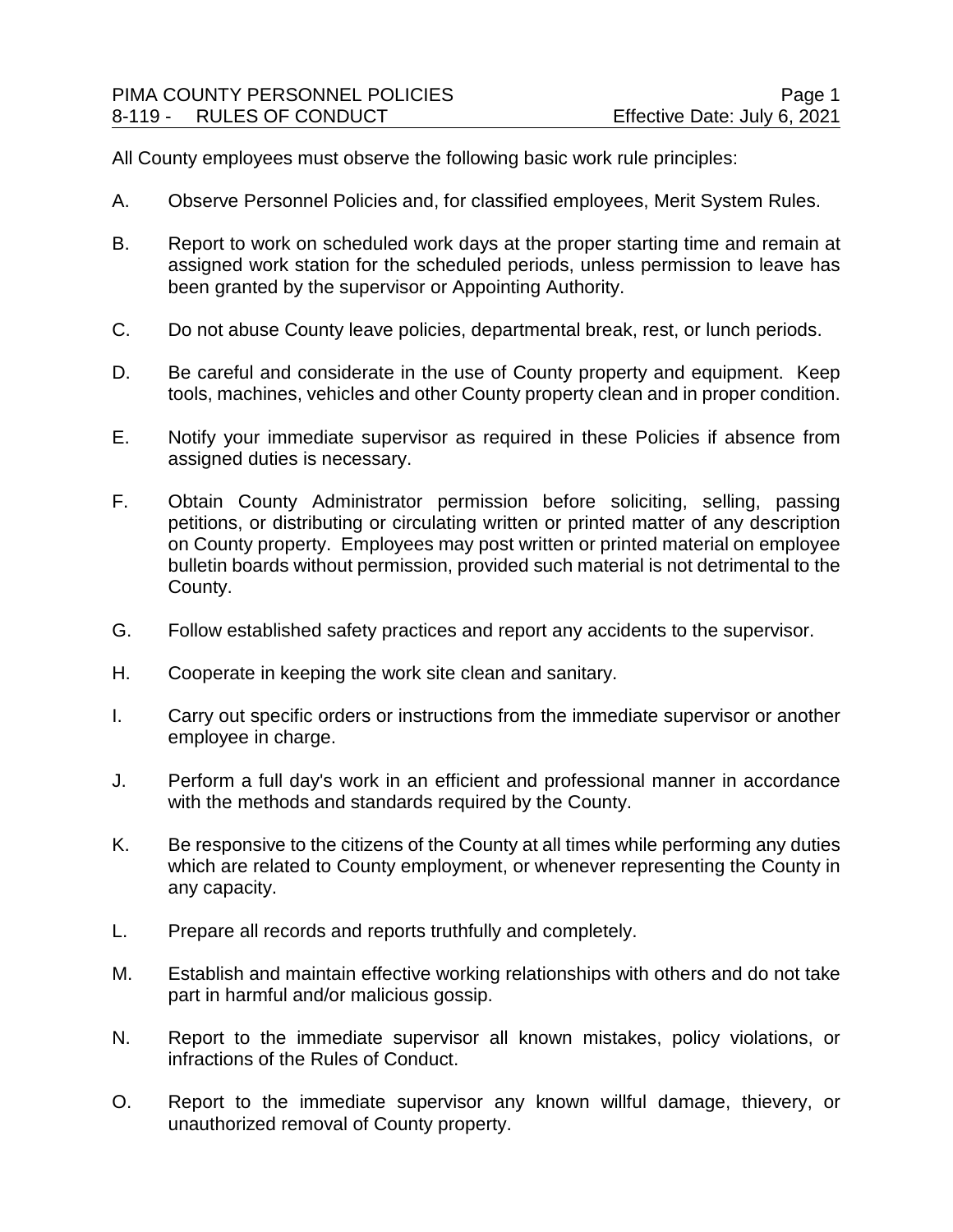- P. Do not engage in physical violence or threats of physical violence with fellow employees and the public.
- Q. Do not use abusive, profane, or obscene language or gestures or display obscene or offensive materials. Materials related to the health field which are determined to be of business necessity are excluded from this Policy.
- R. Do not make slurs and/or remarks concerning race, color, religion, national origin, age, disability, veteran status, genetic information, pregnancy, sex, gender identity, gender expression or sexual orientation.
- S. Treat all co-workers and general public in a courteous manner.
- T. Report to immediate supervisor any criminal conviction of the employee that results from drug statute violations in the workplace. The report must be made no later than five (5) calendar days following such conviction.
- U. Follow Pima County Procurement Policy regarding acceptance of gifts.
- V. Do not engage in unethical or illegal behavior with minors who are employed with the County or who participate in any County program or activity.
- W. Do not engage in practical jokes or other activities commonly referred to as 'horseplay'. Horseplay is defined as behavior, essentially without malice, and usually involves, for example, rough, boisterous or rowdy physical interaction such as tripping, grabbing, wrestling, or scuffling and may be inconsistent with ordinary and reasonable common sense safety rules.
- X. Do not misuse County email systems for the purpose of producing, distributing, or forwarding content that:
	- 1. Is discriminatory, harassing, or disruptive which includes, but is not limited to, content that is sexually explicit, derogatory or abusive; threatening images; cartoons, jokes, or inappropriate or profane language;
	- 2. Is demonstrably offensive, regardless of whether or not one or more recipients felt threatened, offended, or otherwise disturbed;
	- 3. Is not County-related business which includes, but is not limited to, chain letters, stories, petitions, warnings, pictures, and/or programs;
	- 4. Is sensitive, private, confidential or privileged which may include, but is not limited, to personnel matters or decisions, grievances and disciplinary actions; or
	- 5. May create the appearance of inappropriate use.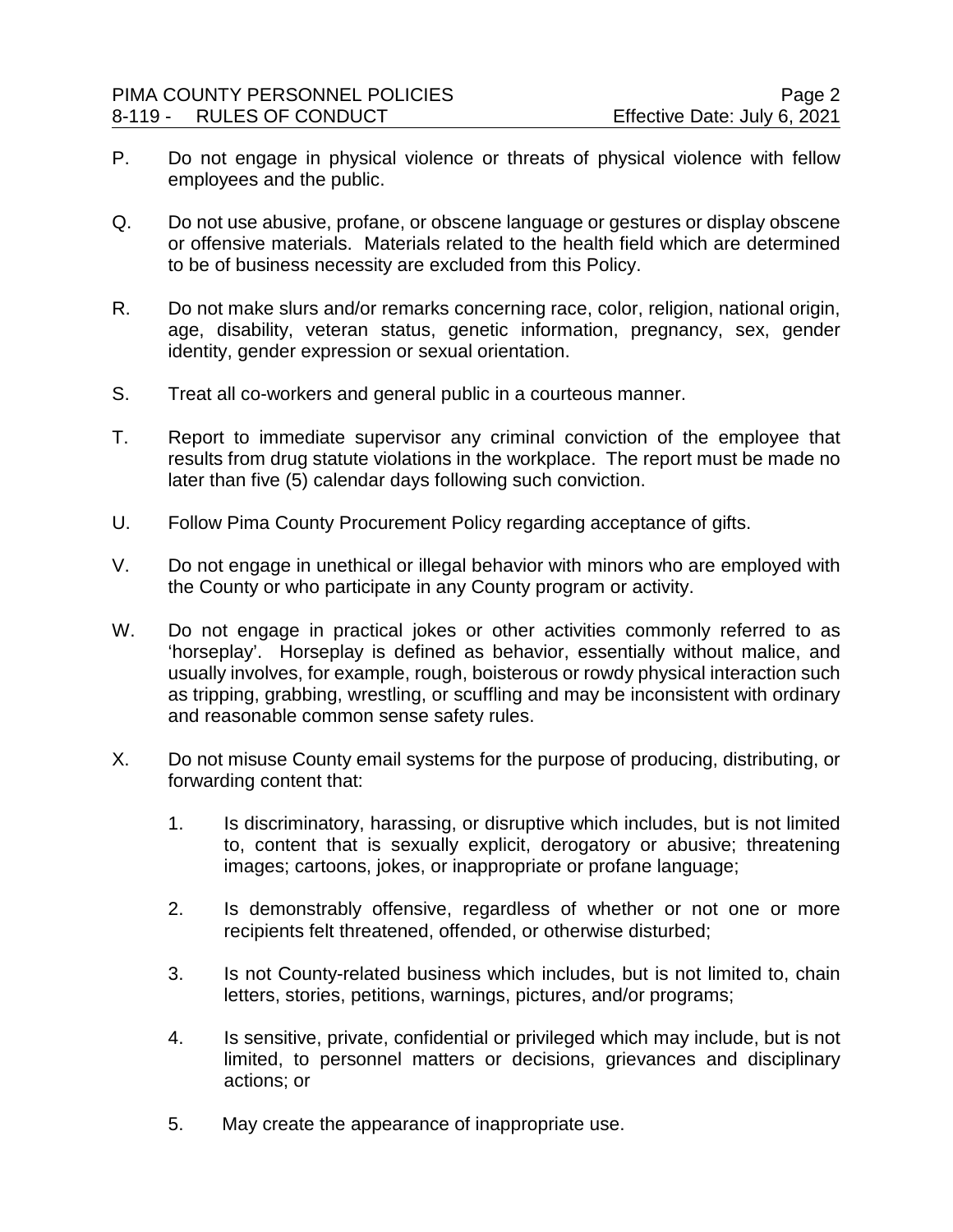- Y. Supervisory responsibilities include:
	- 1. Ensuring that employees are informed regarding changes in County policy and working conditions.
	- 2. Administering Pima County Merit System Rules, Personnel Policies and Administrative Procedures in a fair and equitable manner.
	- 3. Ensuring that the work activity of subordinates is performed in an efficient manner and is of high quality.
	- 4. Monitoring employee conduct for compliance with the Merit System Rules and Personnel Policies.
	- 5. Modeling appropriate workplace behavior.
	- 6. Distributing work in a fair and equitable manner, at the direction of their Appointing Authority.
- Z. Prohibited conduct County employees shall not:
	- 1. Hold financial or personal interests that could negatively impact the interest of the County.
	- 2. Use or attempt to use their official positions or confidential information for financial gain or for personal advantage.
	- 3. Permit themselves to be placed under any kind of personal obligation or allow themselves to be put in any kind of situation which could lead any person to expect official or personal favors.
	- 4. Give preferential treatment to any private organization or individual.
	- 5. Engage in any outside employment as defined in Personnel Policy 8-111 or outside activities, including seeking and negotiating for employment, that conflict with official and assigned County duties and responsibilities.
	- 6. Perform any act in a private capacity which could be considered to be an official act.
	- 7. Accept or solicit, directly or indirectly, anything of economic value such as a gift, gratuity, favor, service**,** entertainment, or loan, which may**,** or may not**,** appear to be designed to influence the employee's official conduct. Specific provisions of vendor-related gift policies are set out in Board policies and Administrative Procedures.